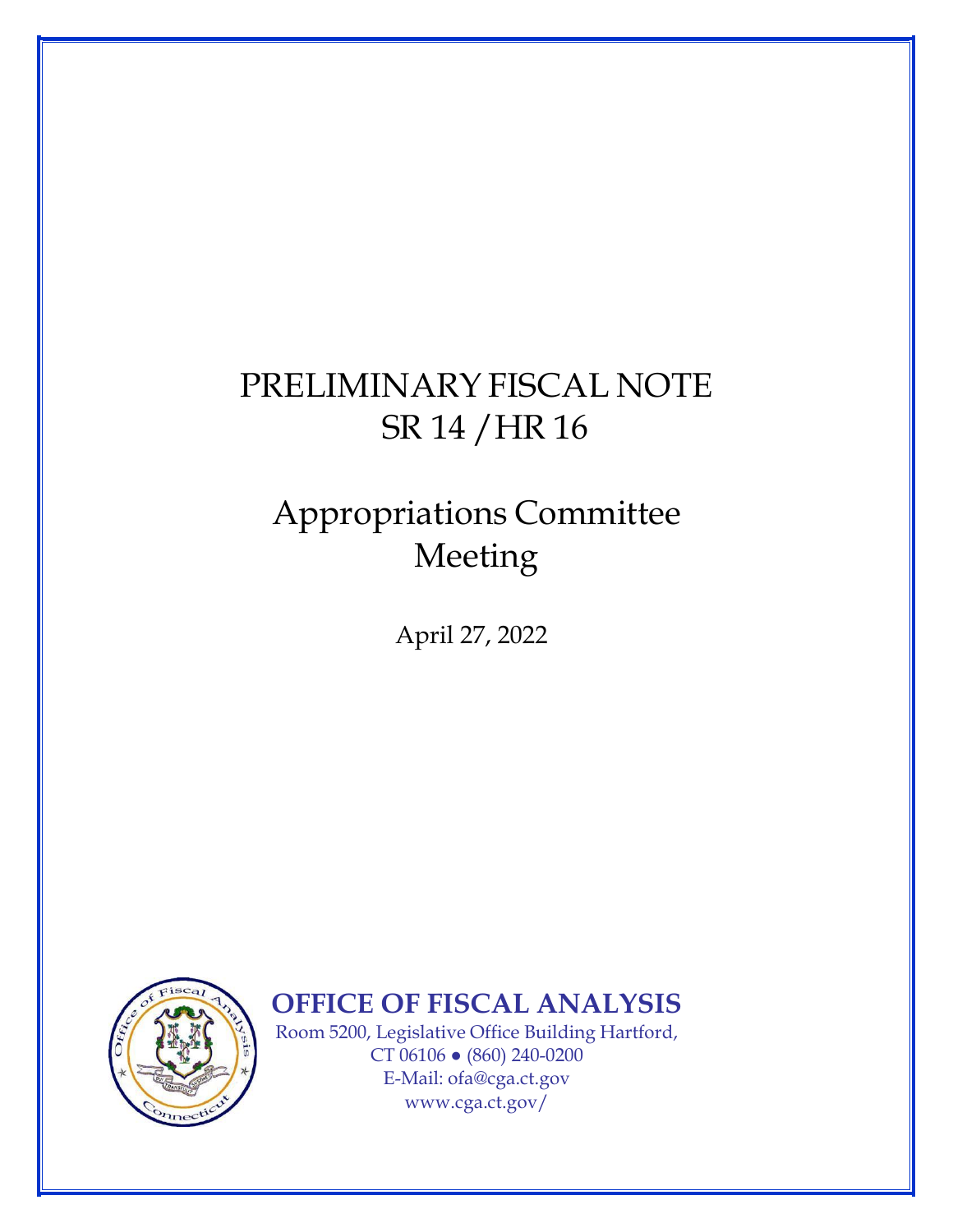## **SR 14 and HR 16 - Resolution Proposing Approval of a Memorandum of Agreement between the PCA Workforce Council and the New England Health Care Employees Union (District 1199, SEIU)**

**Summary -** The resolution proposes approval of a memorandum of agreement (MOA) between the Personal Care Attendant (PCA) Workforce Council and the New England Health Care Employees Union (District 1199, SEIU). This agreement covers the period July 1, 2021 through June 30, 2023. The fiscal impact of the agreement begins in FY 22 and is associated with wage increases, assumed effective May 1, 2022, as well as training and orientation costs, lump sum payments, premium assistance, and paid time off.

The estimated General Fund (GF) net impact associated with this agreement is \$609,000 in FY 22, \$16.8 million in FY 23 and \$10.2 million when annualized in FY 24. The net impact is comprised of (1) expenditures in the Medicaid and Community Residential Services accounts in the Department of Social Services (DSS), the Employment Opportunities and Day Services and Behavioral Services account in the Department of Developmental Services (DDS), and (2) off-setting federal grants revenue associated with Medicaid reimbursement for services provided under Community Residential, Employment Opportunities and Day, and Behavioral Services accounts. A summary of the estimated General Fund cost and revenue impact of the contract is provided below:

| <b>Impact by Account</b>             | FY 22 \$ | FY 23 \$   | FY 24 \$   |
|--------------------------------------|----------|------------|------------|
| Medicaid                             | 415,000  | 11,200,000 | 6,791,000  |
| Community Residential                | 187,000  | 6,861,000  | 4,088,000  |
| <b>Services</b>                      |          |            |            |
| <b>Employment &amp; Day Services</b> | 92,000   | 3,376,000  | 2,012,000  |
| <b>Behavioral Services</b>           | 18,000   | 653,000    | 389,000    |
| <b>Appropriated Account Total</b>    | 712,000  | 22,090,000 | 13,280,000 |
| <b>Federal Grants Revenue</b>        | 103,000  | 5,331,000  | 3,130,000  |
| Net State Impact                     | 609,000  | 16,759,000 | 10,150,000 |

## **Cost Estimate of Agreement**

The costs described in the following sections reflect both the state and federal share. The net state impact, which factors in off-setting federal revenue, is outlined in the table above.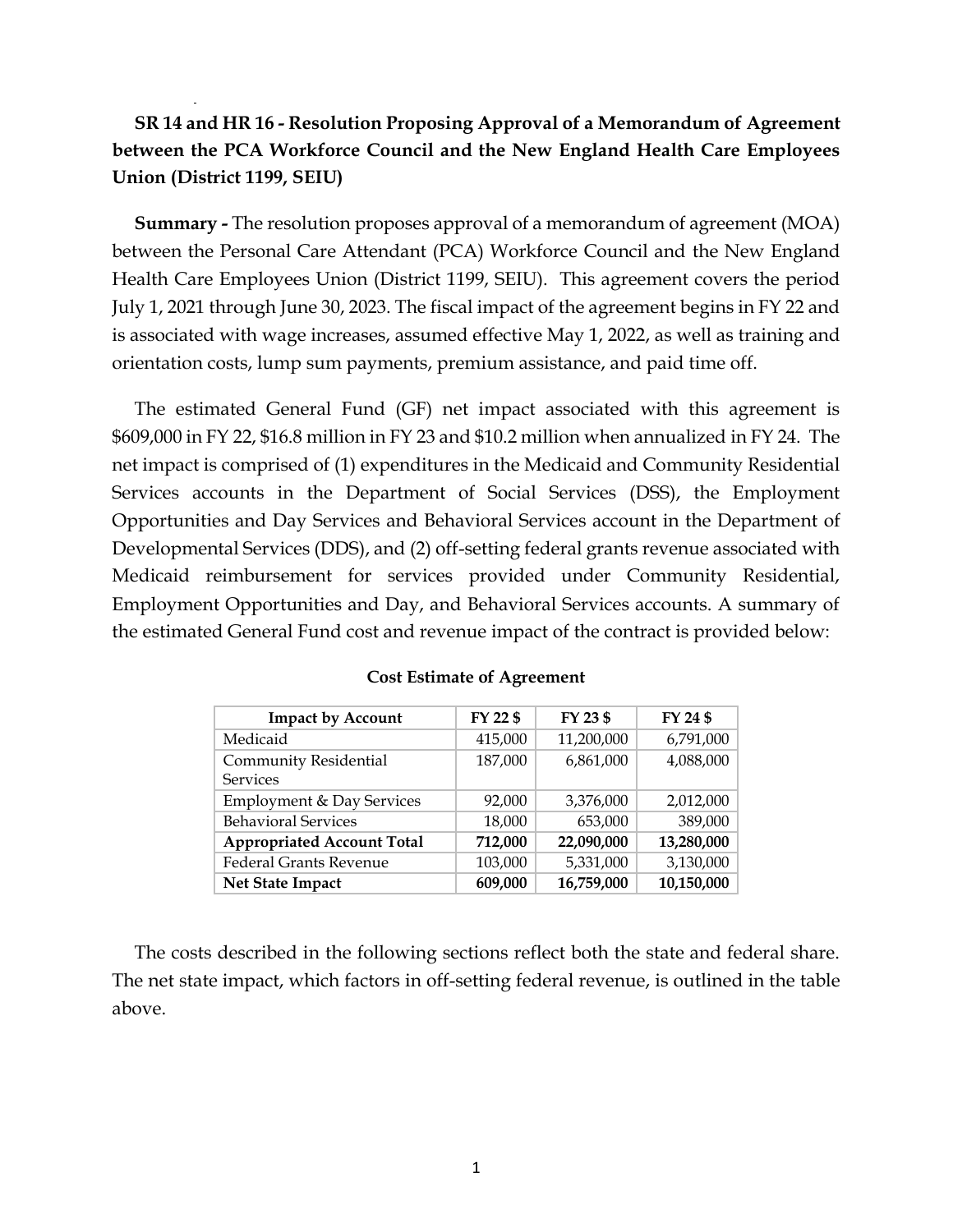**Wage Increases -** The agreement provides for wage increases for PCA's supported by DSS and DDS programs, which total \$675,000 in FY 22, \$7,920,000 in FY 23 and \$8,250,000 when annualized in FY 24. The minimum wage and general wage (GWI) percentage increases specified for each employee group in the agreement are outlined below:

| <b>Effective</b><br>Date | Minimum Hourly Wage <sup>1</sup> |                        |                   | <b>GWI</b> |          |             |
|--------------------------|----------------------------------|------------------------|-------------------|------------|----------|-------------|
|                          | <b>PCA</b>                       | Respite &<br>Companion | ILST <sup>2</sup> | Hourly     | Per Diem | <b>ILST</b> |
| 5/1/2022                 | 17.25                            | 16.30                  | 35.20             | 2%         | $4\%$    | 2%          |
| 7/1/2022                 | 17.75                            | 16.72                  | 35.90             | 2%         | 4%       | 2%          |
| 1/2023                   | 18.25                            | 17.25                  | -                 | -          |          |             |

<sup>1</sup>The agreement includes provisions aligning the "sleeper" rate for PCA's with the state minimum wage in lieu of a static amount. This increases the sleeper rate from \$10.10 per hour to \$13 on 5/1/22, \$14 on 7/1/22, and \$15 on 6/1/23.

<sup>2</sup>ILST = Independent Living Skills Trainer

**Training and Orientation Fund -** The agreement requires the state to allocate \$1.05 million over the length of the agreement to the PCA Training and Orientation Fund with allocations as follows: \$300,000 effective May 1, 2022 and \$750,000 effective July 1, 2022 and annually thereafter. The agreement specifies that \$150,000 of the funding allocated to the Training and Orientation fund must be used for skills enhancement in FY 23 and annually thereafter.

**Lump Sum Payments –** The agreement requires that eligible employees receive a lump sum payment equal to six percent of the wages earned during the period beginning April 1, 2021 and ending on March 31, 2022, effective May 1, 2022. This is estimated to result in a one-time cost of \$9.6 million payable in FY 23.

**Premium Assistance –** The agreement requires that qualifying employees receive an amount equal to six percent of their pay on a semi-annual basis, up to an annual maximum amount of \$5,000 for healthcare premium assistance. This is estimated to cost up to \$15.3 million in FY 23 (reflecting one FY 22 payment of \$5.1 million and two FY 23 payments totaling \$10.2 million).

**Paid Time Off (PTO) –** The agreement specifies that hourly and 12-hour per diem PCAs will be eligible to accrue PTO at a rate of .025 hours per every hour worked up to a maximum of 40 hours per state fiscal year. New hires are not eligible to use PTO until they have completed three months of employment. This is estimated to result in an annualized cost of \$2 million in FY 23.